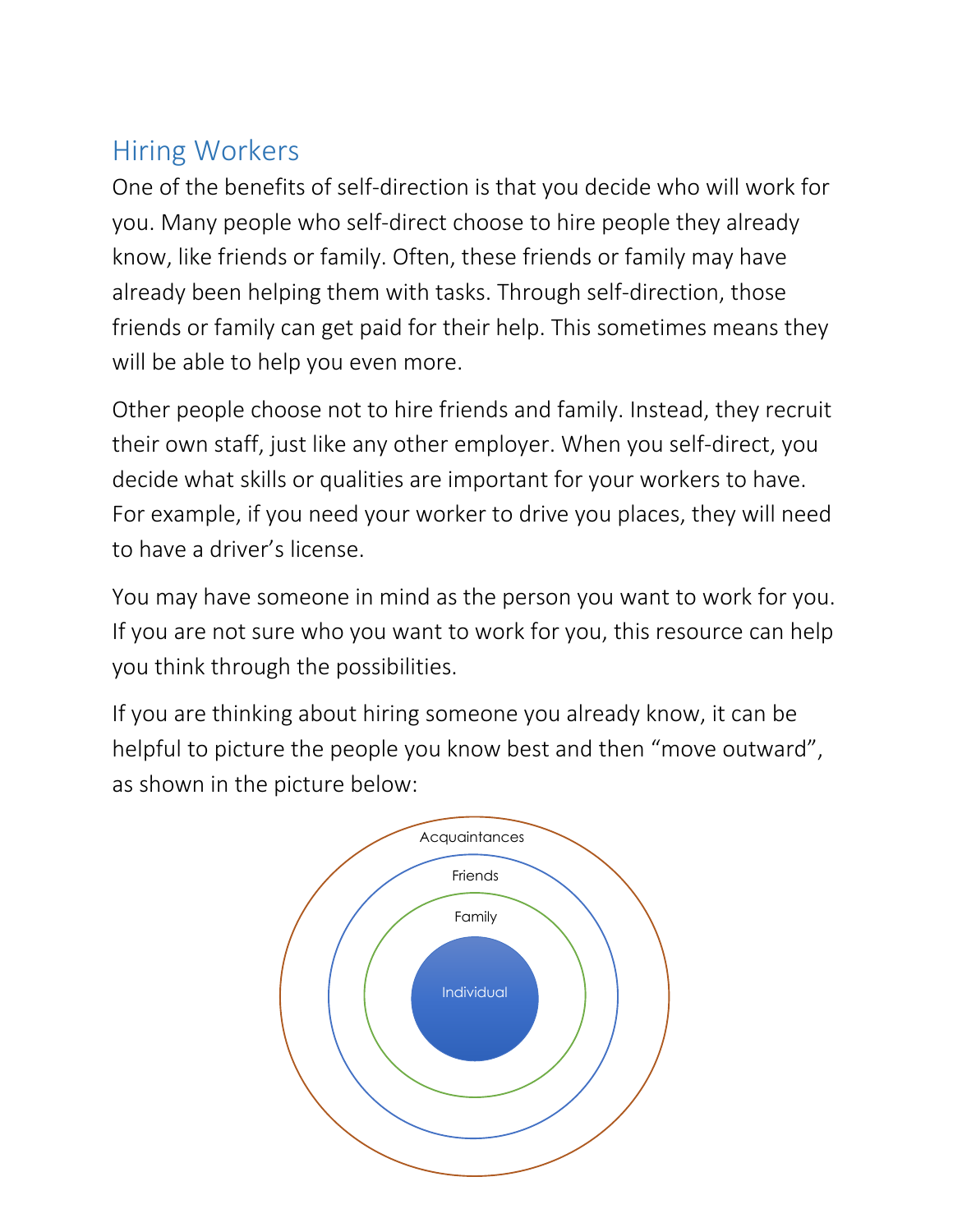As you think about people to hire, the following questions may be helpful:

- Do I like spending time with this person?
- Is this person able to do what I need them to?
- Do I trust this person?
- How would hiring this person change my relationship with them?

If you answered "yes" to all the questions, the person you were thinking about could be a good fit. If you answered "no" to any of the questions, that person might not be the right person to hire.

#### Recruiting Workers

If you do not plan to hire someone you already know, there are other ways to find a worker. You can write a job description that describes the things your worker will need to do. You can then share this job description, so that interested people can contact you. If you aren't sure where to share your job description, your case manager can help.

#### Examples of where to post a job description:

- Facebook or other social media
- Job websites like Care.com or Indeed.com
- Newspaper
- Community board

Some websites may allow you to place a job posting for a fee, and some programs may provide that funding. Ask your case manager about what is covered in your budget.

When you think about what type of worker you are looking for, you may want to think about the following questions: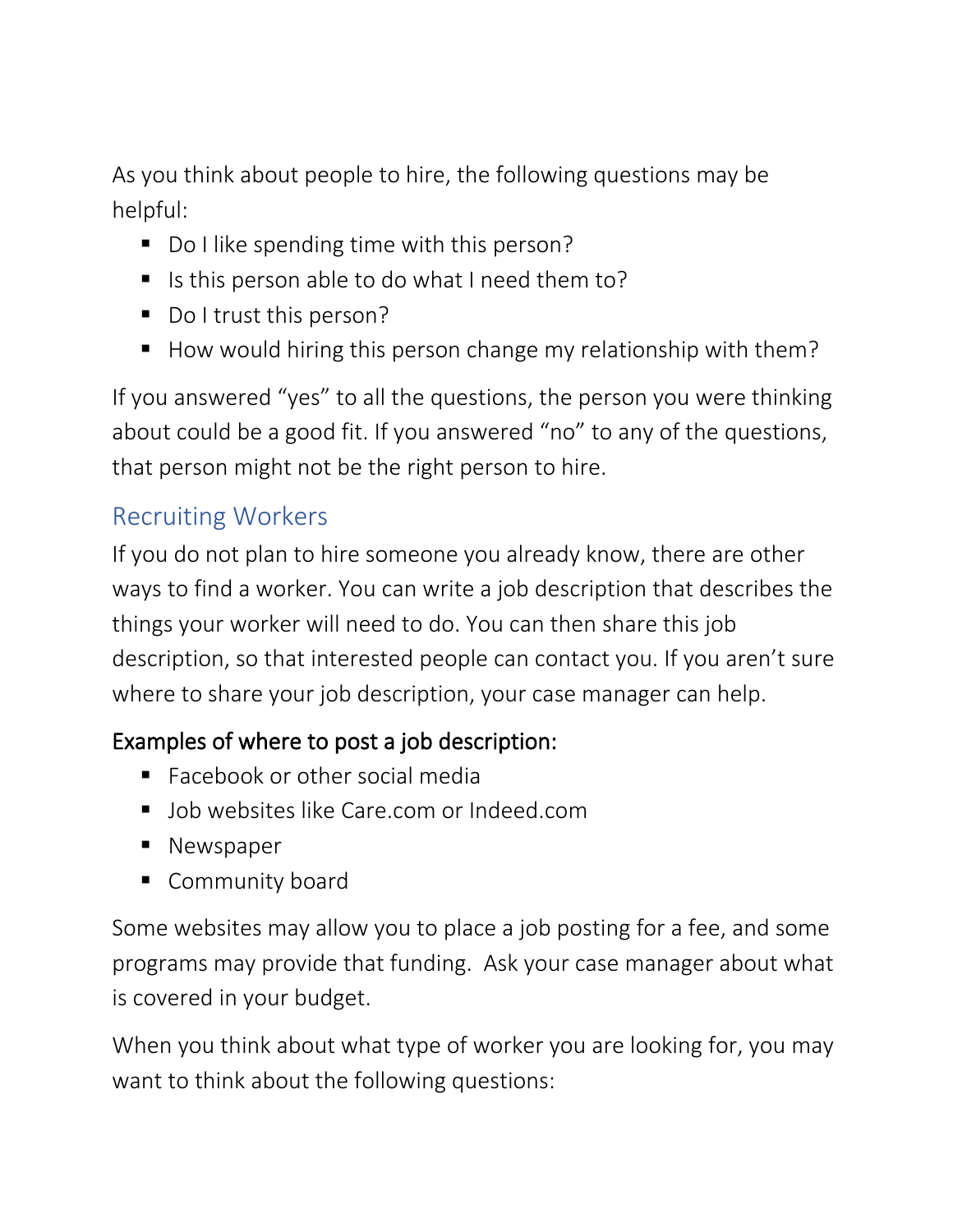- What kinds of people do I get along with best?
- What kinds of people irritate me?
- $\blacksquare$  Is it important to me that the person I hire has experience working with people who have care needs that are like mine?
- What skills would I like or need someone to have?
	- For example, if meal preparation will be one of the worker's main tasks, it would be helpful if they are already comfortable with cooking and using a kitchen.

#### Interviewing Potential Workers

It is important that you feel safe when interviewing potential workers. Interviews can happen over the phone, computer, or in person. If you choose to do an in-person interview, hold the interview somewhere public. This could be at a park, library, or other place where you feel safe. It may be helpful to bring a family member or friend to give a second opinion.



### When interviewing a candidate, here are some example questions you can ask:

- Have you worked with people with disabilities before?
- What drew you to apply for this job?
- Do you have any questions or concerns about this job?

## Avoiding Discrimination

Whenever you hire someone, it is important to follow the law. As an employer, you have the right to hire someone who can provide services